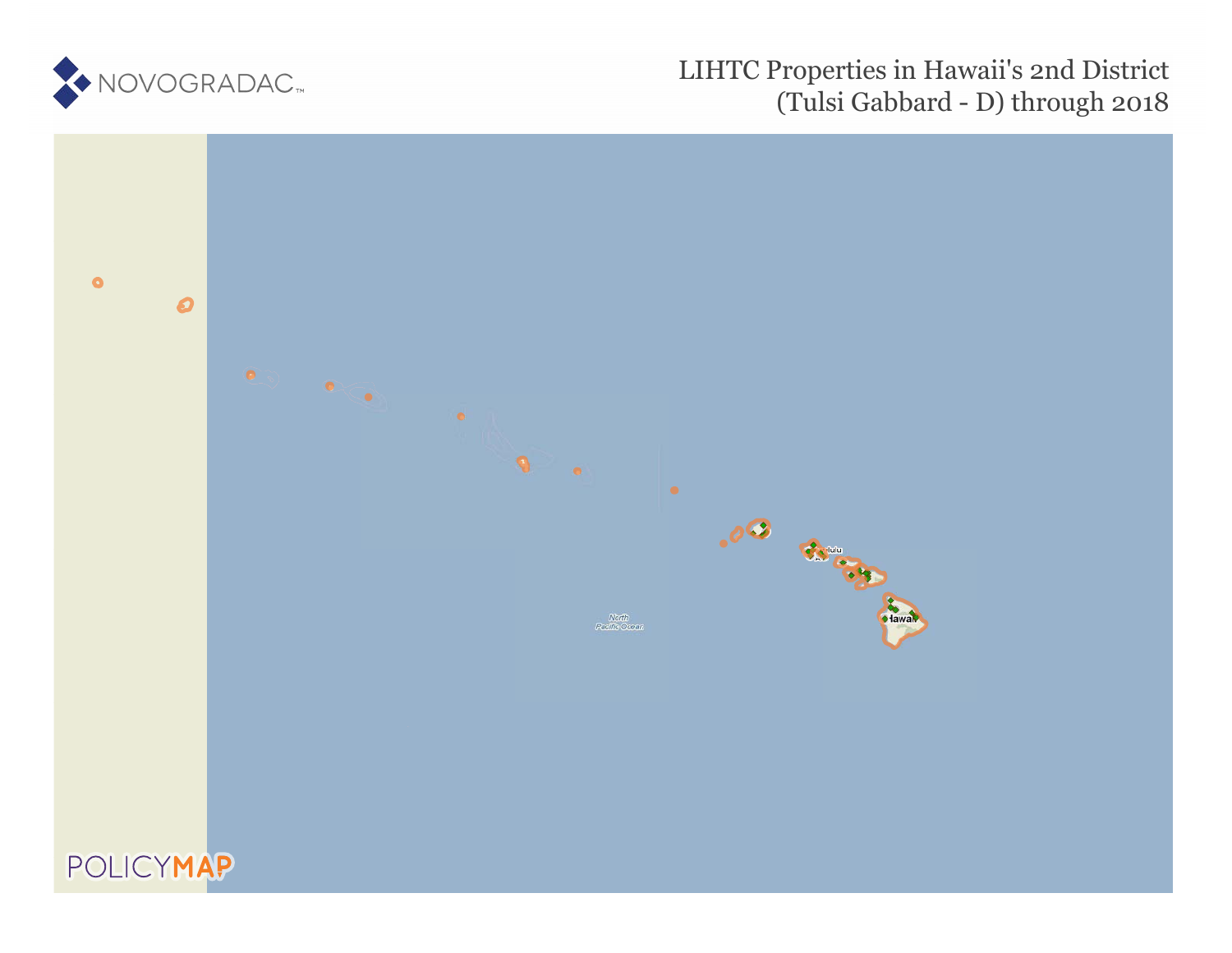| <b>Project Name</b>                            | <b>Address</b>                              | <b>City</b>        | <b>State</b> | <b>Zip Code</b> | <b>Nonprofit</b><br><b>Sponsor</b> | <b>Allocation</b><br>Year | Annual<br><b>Allocated</b><br><b>Amount</b> | in Service | <b>Year Placed Construction</b><br><b>Type</b> | <b>Total</b><br><b>Units</b> | Low<br><b>Income</b><br><b>Units</b> | <b>Rent or</b><br>Income<br><b>Ceiling</b> | <b>Credit</b><br><b>Percentag Exempt</b><br>$\mathbf{e}$ | Tax-<br><b>Bond</b> | <b>HUD Multi-</b><br>Family<br>Financing/Rent<br>al Assistance |
|------------------------------------------------|---------------------------------------------|--------------------|--------------|-----------------|------------------------------------|---------------------------|---------------------------------------------|------------|------------------------------------------------|------------------------------|--------------------------------------|--------------------------------------------|----------------------------------------------------------|---------------------|----------------------------------------------------------------|
| <b>WILIKINA PARK</b><br><b>ELDERLY</b>         | $298\,\rm WILIKINA$ WAHIAWA<br><b>DR</b>    |                    | HI           | 96786           | $\mathbf{N}\mathbf{o}$             | 1992                      | \$339,465                                   | 1994       | <b>New Construction</b>                        | 64                           | 64                                   |                                            | 70%<br>present<br>value                                  | Yes                 |                                                                |
| <b>OULI EKAHI</b>                              | 62 2600 OULI<br>EKAHI PLACE                 | <b>KAMUELA</b>     | $_{\rm HI}$  | 96743           | $\rm No$                           | 1993                      | \$572,894                                   | 1995       | New Construction                               | 33                           | 33                                   |                                            | 70%<br>present<br>value                                  | No                  |                                                                |
| <b>NANI MAUNALOA</b>                           | 21 NANI<br>MAUNALOA                         | <b>MAUNALOA</b>    | $_{\rm HI}$  | 96770           | No                                 | 1996                      | \$346,694                                   | 1996       | <b>New Construction</b>                        | 61                           | 61                                   |                                            | 30 %<br>present<br>value                                 | Yes                 |                                                                |
| HALE MAKANA O<br><b>WAIALE</b>                 | 195<br>WAIMALUHIA WAILUKU<br>LN             |                    | $_{\rm HI}$  | 96793           | No                                 | 1997                      | \$477,777                                   | 1997       | New Construction                               | 200                          | 200                                  |                                            | 70%<br>present<br>value                                  | No                  |                                                                |
| <b>MAUNALOA VISTAS</b>                         | MAUNALOA<br><b>VILLAGE</b>                  | <b>MAUNALOA</b>    | $_{\rm HI}$  | 96770           | No                                 | 1996                      | \$169,429                                   | 1997       | <b>New Construction</b>                        | 12                           | 12                                   |                                            | 70%<br>present<br>value                                  | No                  |                                                                |
| HUALALAI ELDERLY<br><b>PHASE I</b>             | 75 256<br><b>HUALALAI</b><br><b>ROAD</b>    | <b>KAILUA KONA</b> | HI           | 96740           | No                                 | 1996                      | \$138,431                                   | 1998       | <b>New Construction</b>                        | 30                           | 29                                   |                                            | 30%<br>present<br>value                                  | No                  |                                                                |
| <b>KANEOHE ELDERLY</b>                         | 45 457 MELI<br><b>PLACE</b>                 | <b>KANEOHE</b>     | HI           | 96744           | No                                 | 1999                      | \$512,340                                   | 1999       | <b>New Construction</b>                        | 44                           | 43                                   |                                            | 30%<br>present<br>value                                  | No                  |                                                                |
| KANEOHE ELDERLY                                | 45 457 MELI<br><b>PLACE</b>                 | <b>KANEOHE</b>     | $_{\rm HI}$  | 96744           | No                                 | 1999                      | \$512,340                                   | 1999       | Acquisition and<br>Rehab                       | 44                           | 43                                   |                                            | 30%<br>present<br>value                                  |                     |                                                                |
| PALEHUA TERRACE<br><b>PHASE I</b>              | 92 1118<br><b>PALEHIA</b><br><b>STREET</b>  | <b>KAPOLEI</b>     | $_{\rm HI}$  | 96707           | $\mathbf{N}\mathbf{o}$             | 1998                      | \$806,955                                   | 2000       | <b>New Construction</b>                        | 84                           | 84                                   |                                            | 70%<br>present<br>value                                  | No                  |                                                                |
| <b>SENIOR RESIDENCE</b><br><b>AT KANEOHE B</b> | 45 705<br>KAMEHAMEH KANEOHE<br><b>A HWY</b> |                    | $_{\rm HI}$  | 96744           | No                                 | 1998                      | \$200,000                                   | 2000       | New Construction                               | 30                           | 30                                   |                                            | 70%<br>present<br>value                                  | No                  |                                                                |
| <b>WAIMANALO APTS</b>                          | 41545<br>HIHIMANU<br><b>STREET</b>          | WAIMANALO          | $_{\rm HI}$  | 96795           | No                                 | 1999                      | \$216,902                                   | 2000       | Acquisition and<br>Rehab                       | 80                           | 79                                   |                                            | 30 %<br>present<br>value                                 | No                  |                                                                |
| FRONT STREET APTS 2001 KENUI PL LAHAINA        |                                             |                    | HI           | 96761           | No                                 | 1999                      | \$1,200,000                                 | 2001       | <b>New Construction</b>                        | 142                          | 141                                  |                                            | 70%<br>present<br>value                                  | No                  |                                                                |
| <b>HALE HOALOHA</b>                            | $^{119\,\rm{W}}_{\rm{LANIKAULA\,ST}}$ HILO  |                    | HI           | 96720           | No                                 | 1999                      | \$252,163                                   | 2001       | Acquisition and<br>Rehab                       | 81                           | 80                                   |                                            | 30%<br>present<br>value                                  | Yes                 |                                                                |

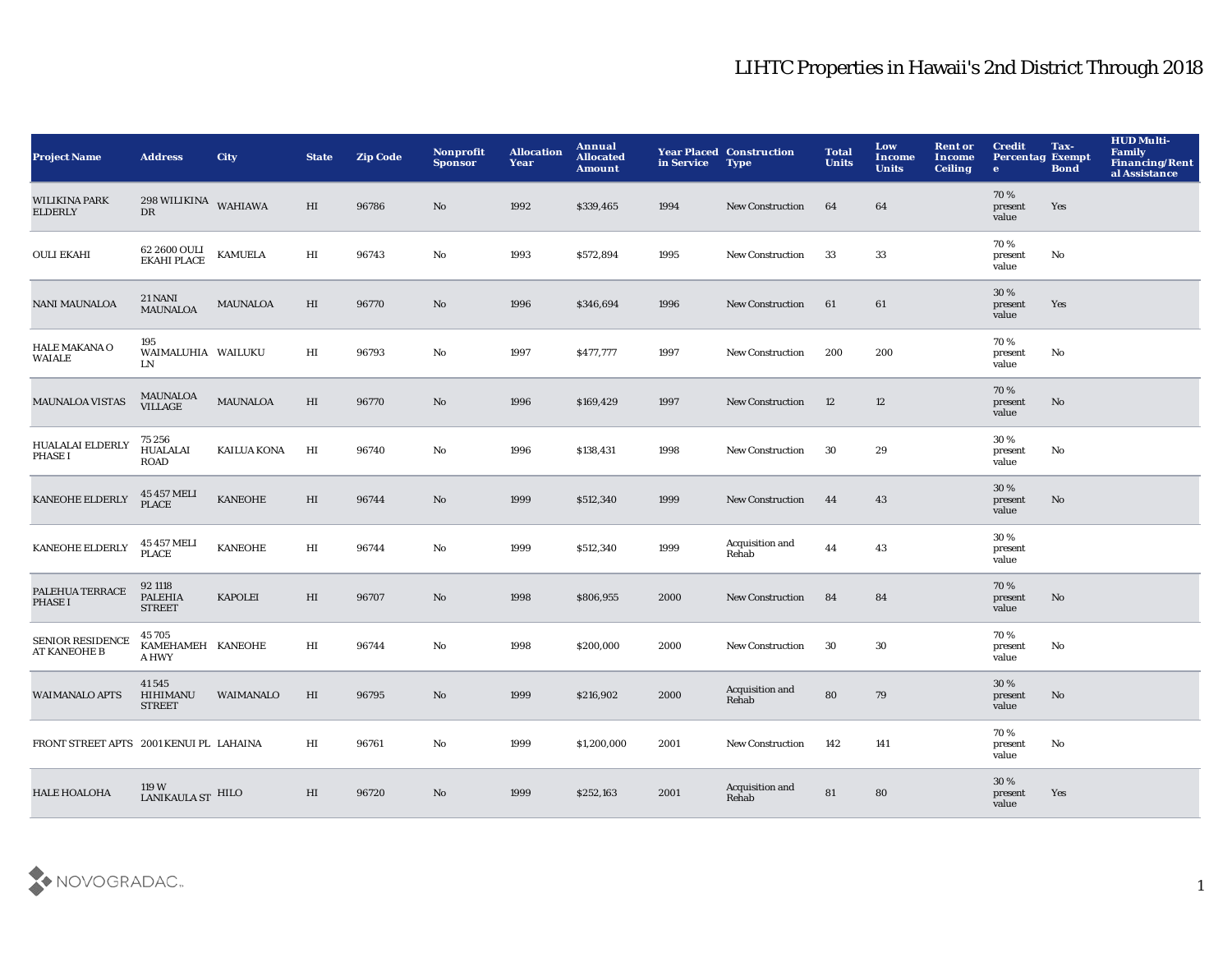| <b>Project Name</b>                                   | <b>Address</b>                             | <b>City</b>        | <b>State</b>               | <b>Zip Code</b> | <b>Nonprofit</b><br><b>Sponsor</b> | <b>Allocation</b><br>Year | Annual<br><b>Allocated</b><br><b>Amount</b> | in Service | <b>Year Placed Construction</b><br><b>Type</b> | <b>Total</b><br><b>Units</b> | Low<br><b>Income</b><br><b>Units</b> | <b>Rent or</b><br><b>Income</b><br><b>Ceiling</b> | <b>Credit</b><br><b>Percentag Exempt</b><br>$\bullet$ | Tax-<br><b>Bond</b> | <b>HUD Multi-</b><br>Family<br>Financing/Rent<br>al Assistance |
|-------------------------------------------------------|--------------------------------------------|--------------------|----------------------------|-----------------|------------------------------------|---------------------------|---------------------------------------------|------------|------------------------------------------------|------------------------------|--------------------------------------|---------------------------------------------------|-------------------------------------------------------|---------------------|----------------------------------------------------------------|
| <b>KAPOLEI</b><br>HO'OLIMALIMA                        | 911000<br>KUIPUAKUKUI KAPOLEI<br><b>ST</b> |                    | HI                         | 96707           | No                                 | 1999                      | \$700,000                                   | 2001       | New Construction                               | 70                           | 70                                   |                                                   | 70%<br>present<br>value                               | No                  |                                                                |
| <b>HUALALAI ELDERLY</b><br>PHASE II                   | 75 258<br><b>HUALALAI</b><br><b>ROAD</b>   | <b>KAILUA KONA</b> | HI                         | 96740           | $\mathbf{N}\mathbf{o}$             | 2000                      | \$340,000                                   | 2002       | New Construction                               | 36                           | 36                                   |                                                   | 30 %<br>present<br>value                              | No                  |                                                                |
| KULANAKAUHALE<br><b>MALUHIA O NA</b><br><b>KUPUNA</b> | 41209<br><b>ILAUHOLE</b><br><b>STREET</b>  | WAIMANALO          | $_{\rm HI}$                | 96795           | Yes                                | 2000                      | \$291,871                                   | 2002       | <b>New Construction</b>                        | 86                           | 85                                   |                                                   | 70 %<br>present<br>value                              | No                  |                                                                |
| <b>KALEPA VILLAGE</b><br>PHASE 2B                     | 4690 KALEPA<br>CIR                         | LIHUE              | $\mathop{\rm HI}\nolimits$ | 96766           | $\mathbf{N}\mathbf{o}$             | 2002                      | \$399,750                                   | 2004       | <b>New Construction</b>                        | 40                           | 40                                   |                                                   | 70%<br>present<br>value                               | No                  |                                                                |
| <b>KAMUELA SENIOR</b><br><b>HOUSING</b>               | 64 720 KEAKA<br>KEA PLACE KAMUELA          |                    | $_{\rm HI}$                | 96743           | Yes                                | 2002                      | \$330,000                                   | 2004       | <b>New Construction</b>                        | -31                          | 31                                   |                                                   | 70 %<br>present<br>value                              | No                  |                                                                |
| <b>LOKENANI HALE</b><br><b>APTS</b>                   | 1889 LOKE ST WAILUKU                       |                    | $_{\rm HI}$                | 96793           | No                                 | 2003                      | \$715,000                                   | 2005       | <b>New Construction</b>                        | 61                           | 61                                   |                                                   | 70%<br>present<br>value                               | No                  |                                                                |
| PALEHUA TERRACE<br>PHASE II                           | 92 1088<br><b>PALEHIA</b><br><b>STREET</b> | <b>KAPOLEI</b>     | $_{\rm HI}$                | 96707           | Yes                                | 2004                      | \$675,151                                   | 2005       | <b>New Construction</b>                        | 64                           | 64                                   |                                                   | 70%<br>present<br>value                               | No                  |                                                                |
| 220 CALIFORNIA                                        | 220<br><b>CALIFORNIA</b><br>AVE            | WAHIAWA            | $_{\rm HI}$                | 96786           | No                                 | 2004                      | \$617,500                                   | 2006       | <b>New Construction</b>                        | 42                           | 41                                   |                                                   | 70%<br>present<br>value                               | No                  |                                                                |
| HILO HALE OHANA                                       | 1370 ULULANI $$\rm HILO$$<br><b>ST</b>     |                    | $_{\rm HI}$                | 96720           |                                    | 2007                      | \$0                                         | 2007       | Not Indicated                                  | 96                           | 96                                   | 60% AMGI                                          | Not<br>Indicated                                      |                     |                                                                |
| 2020 KINOOLE<br>SENIOR RESIDENCES ST                  | 2020 KINOOLE HILO                          |                    | HI                         | 96720           | Yes                                | 2004                      | \$434,971                                   | 2007       | <b>New Construction</b>                        | 30                           | 29                                   |                                                   | 70 %<br>present<br>value                              | No                  |                                                                |
| <b>HALE MAHAOLU</b><br><b>EHIKU PHASE 1A</b>          | 56 EHIKU<br><b>LOOP</b>                    | KIHEI              | $_{\rm HI}$                | 96753           | Yes                                | 2004                      | \$492,881                                   | 2007       | <b>New Construction</b>                        | 34                           | 34                                   |                                                   | 70 %<br>present<br>value                              | No                  |                                                                |
| <b>HUALALAI ELDERLY</b><br>PHASE III                  | 75 260<br><b>HUALALAI</b><br><b>ROAD</b>   | <b>KAILUA KONA</b> | HI                         | 96740           | $\mathbf{N}\mathbf{o}$             | 2004                      | \$449,970                                   | 2007       | <b>New Construction</b>                        | 30                           | 30                                   |                                                   | 70%<br>present<br>value                               | No                  |                                                                |
| KAUHALE OLU I, II,<br>AND III                         | 28 2026<br><b>KUMULA</b><br><b>STREET</b>  | <b>PEPEEKEO</b>    | $_{\rm HI}$                | 96783           | No                                 | 2005                      | \$403,501                                   | 2007       | Acquisition and<br>Rehab                       | 124                          | 123                                  |                                                   | <b>Both 30%</b><br>and 70%<br>present<br>value        | Yes                 |                                                                |

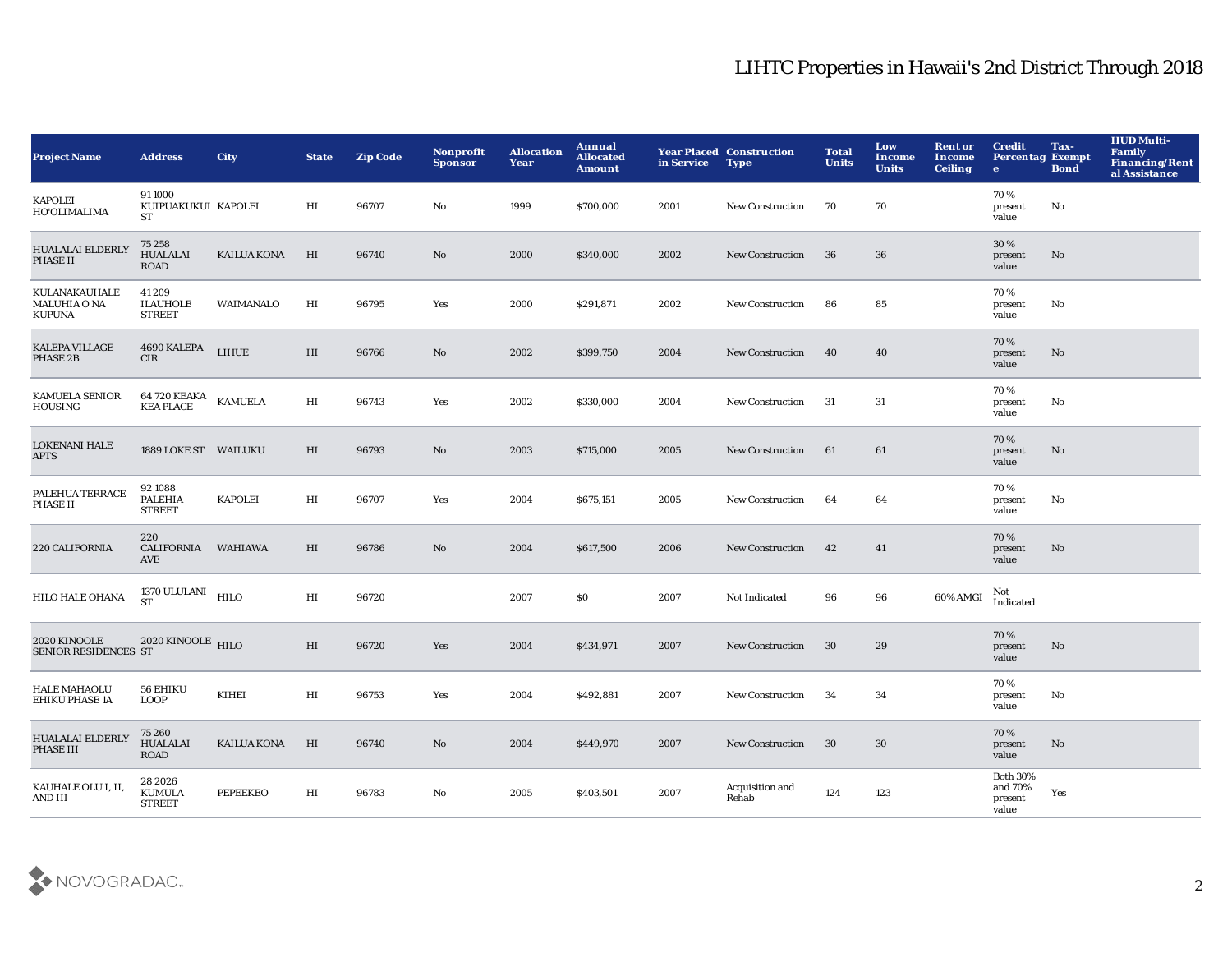| <b>Project Name</b>                                  | <b>Address</b>                                 | <b>City</b>              | <b>State</b> | <b>Zip Code</b> | Nonprofit<br><b>Sponsor</b> | <b>Allocation</b><br>Year | Annual<br><b>Allocated</b><br><b>Amount</b> | in Service | <b>Year Placed Construction</b><br><b>Type</b> | <b>Total</b><br><b>Units</b> | Low<br><b>Income</b><br><b>Units</b> | <b>Rent or</b><br>Income<br><b>Ceiling</b> | <b>Credit</b><br><b>Percentag Exempt</b><br>$\bullet$ | Tax-<br><b>Bond</b> | <b>HUD Multi-</b><br>Family<br><b>Financing/Rent</b><br>al Assistance |
|------------------------------------------------------|------------------------------------------------|--------------------------|--------------|-----------------|-----------------------------|---------------------------|---------------------------------------------|------------|------------------------------------------------|------------------------------|--------------------------------------|--------------------------------------------|-------------------------------------------------------|---------------------|-----------------------------------------------------------------------|
| <b>KEKAHA</b><br><b>PLANTATION</b><br><b>ELDERLY</b> | 8210<br><b>IWIPOLENA</b><br>RD                 | <b>KEKAHA</b>            | HI           | 96752           | Yes                         | 2006                      | \$321,444                                   | 2007       | Acquisition and<br>Rehab                       | 36                           | 36                                   |                                            | <b>Both 30%</b><br>and 70%<br>present<br>value        | $\mathbf {No}$      |                                                                       |
| THE COURTS                                           | 1119 LANAI AVE LANAI CITY                      |                          | HI           | 96763           | Yes                         | 2005                      | \$563,672                                   | 2007       | <b>New Construction</b>                        | 48                           | 48                                   |                                            | 70%<br>present<br>value                               | No                  |                                                                       |
| KAHULUI TOWN<br>TERRACE                              | 170 HOOHANA KAHULUI<br>ST                      |                          | HI           | 96732           | No                          | 2007                      | \$419,475                                   | 2008       | Acquisition and<br>Rehab                       | 72                           | 71                                   |                                            | 30%<br>present<br>value                               | Yes                 |                                                                       |
| KALEPA VILLAGE<br>PHASE <sub>3</sub>                 | 4690 KALEPA<br>CIR                             | <b>LIHUE</b>             | HI           | 96766           | No                          | 2006                      | \$665,000                                   | 2008       | <b>New Construction</b>                        | 40                           | 40                                   |                                            | 70%<br>present<br>value                               | No                  |                                                                       |
| THE VILLAS AT<br>AELOA                               | 91 1118<br><b>NAMAHOE ST</b>                   | KAPOLEI                  | HI           | 96707           | Yes                         | 2007                      | \$1,269,400                                 | 2009       | <b>New Construction</b>                        | 72                           | 71                                   |                                            | 70%<br>present<br>value                               | No                  |                                                                       |
| <b>AINAKEA SENIOR</b><br><b>RESIDENCES</b>           | 53 3988<br><b>AINAKEA</b><br><b>DRIVE</b>      | <b>KAPAAU</b>            | HI           | 96755           | Yes                         | 2009                      | \$434,710                                   | 2010       | <b>New Construction</b>                        | 30                           | 29                                   |                                            | 70%<br>present<br>value                               | No                  |                                                                       |
| <b>HALE MAHAOLU</b><br><b>EHIKU PHASE II</b>         | 94 EHIKU<br><b>LOOP</b>                        | <b>KIHEI</b>             | HI           | 96753           | Yes                         | 2008                      | \$1,000,000                                 | 2010       | <b>New Construction</b>                        | 59                           | 59                                   |                                            | 70%<br>present<br>value                               | No                  |                                                                       |
| HALE WAI VISTA I                                     | 86 084<br>FARRINGTON WAIANAE<br><b>HIGHWAY</b> |                          | HI           | 96792           | Yes                         | 2009                      | \$1,511,010                                 | 2010       | <b>New Construction</b>                        | 83                           | 83                                   |                                            | 70%<br>present<br>value                               | No                  |                                                                       |
| KOLOA HALE OHANA 3985 OHUOHU KOLOA<br><b>APTS</b>    | <b>ROAD</b>                                    |                          | HI           | 96756           | No                          | 2009                      | \$0                                         | 2010       | Acquisition and<br>Rehab                       | 47                           | 47                                   |                                            | TCEP only No                                          |                     |                                                                       |
| <b>LAHAINA</b><br>HONOKOWAI VILLA<br>APTS            | 3535 LOWER<br>HONOAPIILAN LAHAINA<br>I RD      |                          | HI           | 96761           |                             | 2009                      | \$0                                         | 2010       | <b>New Construction</b>                        | 55                           | 55                                   |                                            | TCEP only No                                          |                     |                                                                       |
| <b>LOKAHI KAU APTS</b>                               |                                                | KAKAHIAKA ST KAILUA KONA | HI           | 96740           | No                          | 2007                      | \$2,442,866                                 | 2010       | <b>New Construction</b>                        | 306                          | 304                                  |                                            | 30%<br>present<br>value                               | Yes                 |                                                                       |
| E KOMO MAI APTS                                      | 816 KINOOLE HILO<br><b>ST</b>                  |                          | $_{\rm HI}$  | 96720           | No                          | 2009                      | \$689,554                                   | 2011       | <b>New Construction</b>                        | 45                           | 44                                   |                                            | 70%<br>present<br>value                               | No                  |                                                                       |
| <b>HALE WAI VISTA II</b>                             | 86 086<br>FARRINGTON WAIANAE<br><b>HIGHWAY</b> |                          | HI           | 96792           | Yes                         | 2009                      | \$0                                         | 2011       | <b>New Construction</b>                        | 132                          | 132                                  |                                            | TCEP only No                                          |                     |                                                                       |

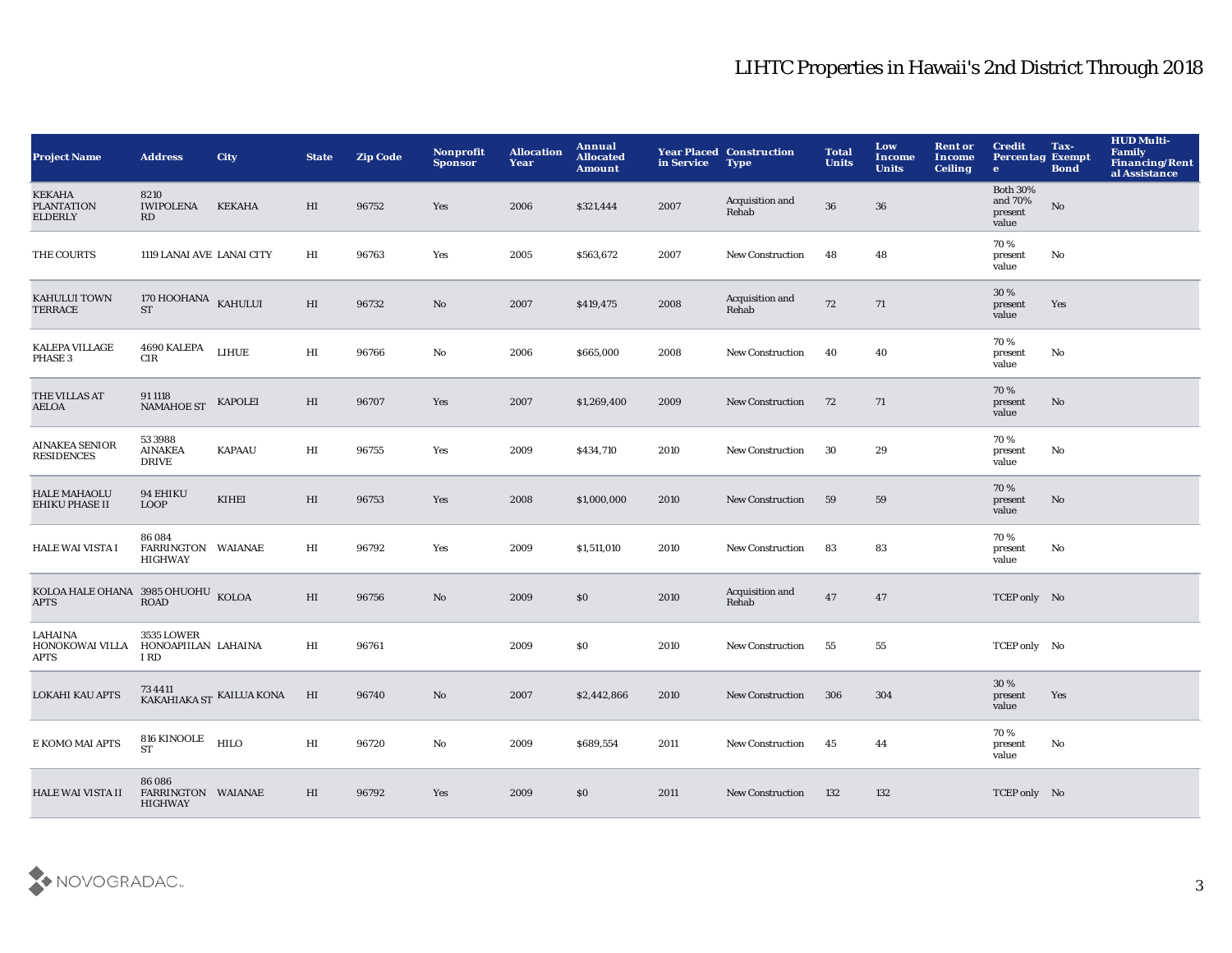| <b>Project Name</b>                                         | <b>Address</b>                         | <b>City</b>        | <b>State</b> | <b>Zip Code</b> | Nonprofit<br><b>Sponsor</b> | <b>Allocation</b><br>Year | Annual<br><b>Allocated</b><br><b>Amount</b> | in Service | <b>Year Placed Construction</b><br><b>Type</b> | <b>Total</b><br><b>Units</b> | Low<br><b>Income</b><br><b>Units</b> | <b>Rent or</b><br><b>Income</b><br><b>Ceiling</b> | <b>Credit</b><br><b>Percentag Exempt</b><br>$\bullet$ | Tax-<br><b>Bond</b> | <b>HUD Multi-</b><br>Family<br><b>Financing/Rent</b><br>al Assistance |
|-------------------------------------------------------------|----------------------------------------|--------------------|--------------|-----------------|-----------------------------|---------------------------|---------------------------------------------|------------|------------------------------------------------|------------------------------|--------------------------------------|---------------------------------------------------|-------------------------------------------------------|---------------------|-----------------------------------------------------------------------|
| THE VILLAS AT<br><b>MALUOHAI</b>                            | 91 1025 KAIAU<br><b>AVENUE</b>         | <b>KAPOLEI</b>     | HI           | 96707           | No                          | 2009                      | \$0                                         | 2011       | <b>New Construction</b>                        | 71                           | 71                                   |                                                   | TCEP only No                                          |                     |                                                                       |
| <b>WHITMORE CIRCLE</b><br><b>APTS</b>                       | 111 N CIR<br><b>MAKAI ST</b>           | <b>WAHIAWA</b>     | $_{\rm HI}$  | 96786           | Yes                         | 2010                      | \$479,896                                   | 2011       | Acquisition and<br>Rehab                       | 44                           | 44                                   |                                                   | 70%<br>present<br>value                               | No                  |                                                                       |
| KAHUKU ELDERLY<br><b>HAUOLI HALE</b>                        | 56 154<br>PUULUANA PL                  | <b>KAHUKU</b>      | HI           | 96731           | Yes                         | 2011                      | \$886,759                                   | 2012       | Acquisition and<br>Rehab                       | 64                           | 64                                   |                                                   | 70%<br>present<br>value                               | No                  |                                                                       |
| PAANAU VILLAGE<br>PHASE II                                  | 5164 PAANAU<br>RD                      | <b>KOLOA</b>       | HI           | 96756           | Yes                         | 2010                      | \$1,300,000                                 | 2012       | New Construction                               | 50                           | 49                                   |                                                   | 70%<br>present<br>value                               | No                  |                                                                       |
| <b>WILIKINA APTS</b>                                        | $730\,{\rm WAHIAWA}$ WAHIAWA DR        |                    | HI           | 96786           | No                          | 2011                      | \$749,102                                   | 2012       | Acquisition and<br>Rehab                       | 119                          | 118                                  |                                                   | 30 %<br>present<br>value                              | No                  |                                                                       |
| HALE MAKANA O<br><b>NANAKULI</b>                            | 89 201 LEPEKA WAIANAE<br><b>AVENUE</b> |                    | HI           | 96792           | No                          | 2009                      | \$585,350                                   | 2013       | New Construction                               | 47                           | 47                                   |                                                   | 30 %<br>present<br>value                              | Yes                 |                                                                       |
| <b>IMI IKENA APTS</b>                                       | 511 IMI PL                             | WAILUKU            | $_{\rm HI}$  | 96793           | Yes                         | 2011                      | \$827,922                                   | 2013       | <b>New Construction</b>                        | 27                           | 27                                   |                                                   | 70%<br>present<br>value                               | No                  |                                                                       |
| MOHOULI HEIGHTS<br><b>SENIOR</b><br>NEIGHBORHOOD<br>PHASE 1 | 555 KUPUNA<br>PL                       | <b>HILO</b>        | HI           | 96720           | Yes                         | 2011                      | \$1,125,000                                 | 2013       | New Construction                               | 59                           | 59                                   |                                                   | 70%<br>present<br>value                               | No                  |                                                                       |
| RIVERSIDE<br><b>APARTMENTS</b>                              | 333 OHAI ST                            | HILO               | $_{\rm HI}$  | 96720           | Yes                         | 2012                      | \$721,082                                   | 2014       | Acquisition and<br>Rehab                       | 74                           | 73                                   |                                                   | 70%<br>present<br>value                               | No                  |                                                                       |
| <b>KOLOPUA</b><br><b>PRINCEVILLE</b>                        | <b>5 4344 KUHIO</b><br><b>HWY</b>      | <b>PRINCEVILLE</b> | HI           | 96722           | Yes                         | 2013                      | \$975,000                                   | 2015       | <b>New Construction</b>                        | 44                           | 43                                   |                                                   | 70%<br>present<br>value                               | No                  |                                                                       |
| RICE CAMP KANIKOO 4215 HOALA ST LIHUE                       |                                        |                    | HI           | 96766           | Yes                         | 2013                      | \$943,941                                   | 2015       | <b>New Construction</b>                        | 60                           | 59                                   |                                                   | 70%<br>present<br>value                               | No                  |                                                                       |
| KAMANA ELDERLY                                              | 145 KAMANA<br><b>ST</b>                | <b>HILO</b>        | HI           | 96720           | No                          | 2015                      | \$544,989                                   | 2016       | Acquisition and<br>Rehab                       | 62                           | 61                                   |                                                   | 30 %<br>present<br>value                              | Yes                 |                                                                       |
| RICE CAMP II<br>(KANIKO`O)                                  | 4215 HOALA ST LIHUE                    |                    | HI           | 96766           | Yes                         | 2015                      | \$750,000                                   | 2016       | <b>New Construction</b>                        | 29                           | 29                                   |                                                   | 70%<br>present<br>value                               | No                  |                                                                       |